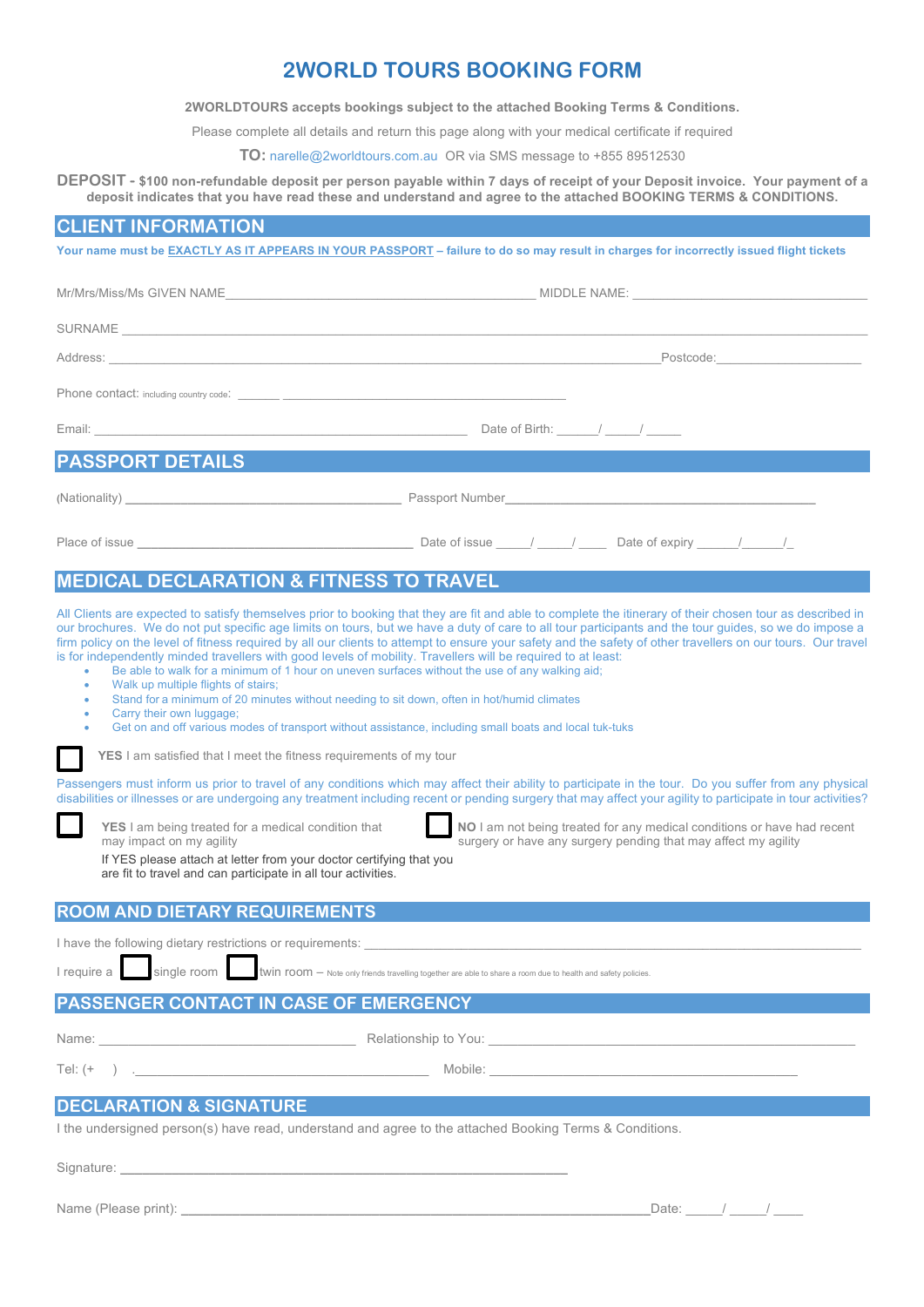# **2WORLDTOURS - BOOKING TERMS & CONDITIONS**

**These Booking Terms and Conditions set out the terms on which you contract with us for the delivery of travel arrangements for your tour. By making a booking and paying a deposit with us, you acknowledge that you have read, understood and agree to be bound by these Booking Conditions. We reserve the right to change these Booking Conditions at any time prior to you making a booking request.** "You" ,"Your" and "the Client" means all persons named in a booking. "We", "us", "our" means 2WORLDTOURS.

- 1. **BOOKING:** A booking request is accepted when we issue a written booking confirmation and you have paid your deposit as stated on the invoice received from us. It is at this point that a contract between 2WORLDTOURS and you, the client comes into existence. 2WORLDTOURS reserve the right to decline any booking at our discretion. The contract, including all matters arising from it, is subject to the laws of the State of Queensland, Australia and the Client accepts the exclusive jurisdiction of the Courts of the State of Queensland, Australia.
- 2. **DEPOSIT AND FINAL PAYMENT:** A non-refundable deposit per person is required within 7 days of 2WORLDTOURS accepting your booking. Please note that we may not hold any services for you until we receive payment of your deposit. Payment in full must be received by the date reflected on your invoice or 35 days prior to your departure, whichever date comes first. Your deposit represents a fee payable to us for services associated with the processing and confirmation of your booking and any consultations on travel arrangements that we may provide to you. Because these services are provided as soon as we confirm your booking, the deposit is non-refundable other than where we cancel your travel arrangements for reasons other than Force Majeure (see below).
- **3. PRICING:** Prices stated are in Australian Dollars (\$AUD) and are current at the time of publication. The most up to date pricing is available on the 2WORLDTOURS website. We reserve the right to surcharge the cost of your booked travel arrangements prior to commencement for circumstances beyond our control such as currency devaluation, fuel or air fare surcharges, airline schedule changes, minimum passenger requirements or the imposition of new or amended Government charges. We will not surcharge for currency fluctuations once full payment has been received by us. All tours are based on a minimum number of participants, however if this number is not reached we reserves the right to cancel or re-cost the tour as appropriate. If we re-cost and you decide not to proceed, or if we cancel the tour, your deposit is refundable in full. In all other circumstances, your deposit is non-refundable.

#### **Exclusions**

The following are excluded from the price of your tour: International Airfares, arrival or departure taxes, costs associated with passports, visas, vaccinations and testing, insurance, meals (other than those stipulated), emergency evacuation costs, medical costs, all items of a purely personal nature including beverages, laundry, telephone calls, hotel room service and gratuities, unless expressly included. Extensions of stay either prior to or at the end of a tour will be at your own expense and transfers will not be provided.

- 4. **PASSPORT, VISAS AND VACCINATIONS:** It is your responsibility to obtain information and to have in your possession all the required documentation and identification required for entry, departure and travel to each country or region you visit on your trip. This includes a valid passport and all travel documents required by us and/or the relevant governmental authorities including all visas, permits and certificates (including but not limited to proof of vaccination or medical certificates such as COVID-19 negative results and insurance policies). Your passport must be valid 6 months after the last date of your travel. You accept full responsibility for obtaining all such documents, visas and permits prior to the start of the trips, and you are solely responsible for the full amount of costs incurred as a result of missing or defective documentation. Information about these matters or related items is given in good faith but without responsibility on the part of 2WORLDTOURS. We strongly recommend that you consult your doctor, and Government travel restrictions and notifications regarding necessary health/ vaccinations and medical treatment before undertaking any overseas travel.
- 5. **LOCAL LAWS:** You must obey the laws and regulations of the countries visited when participating in any tour. Failure to do so will relieve us of all obligations that they may otherwise have under these booking conditions.
- **6. CHANGES BY US:** While we will use our best endeavours to operate all tours as advertised, by entering into this contract you accept that it may prove necessary or advisable to vary or modify a tour or its contents due to prevailing local conditions. We reserve the right at any time to cancel or change any of the facilities, services or prices described in the tour brochure (including transport, accommodation or other arrangements) and to substitute alternative arrangements of comparable monetary value without compensation. If we become aware of a change to your itinerary or its inclusions prior to the commencement of your trip that we consider to be significant (where the trip can still proceed), then we will notify you within a reasonable time and give you the choice to accept the change, or to accept an alternative trip.

To the fullest extent permitted by law, we will not be responsible or liable for any omissions or modifications to the itinerary or the inclusions due to Force Majeure events happening after we have accepted your booking. If you are entitled to any compensation at law for any changes or modifications, then you agree that any compensation you are entitled to will be reduced by the value of any alternative services we provide to you which you accept.

We disclaim any liability to you for the costs of airfares, visas or any other expenses incurred by you as a result of any amendment or change to the tour itinerary or its inclusions.

**7. UNUSED SERVICES:** No refunds will be made for of any travel arrangements not utilised, whether by choice or because of late arrival or early departure, including failure of transport to operate according to schedule, which we expressly disclaim liability for.

#### **8. CANCELLATIONS & DEFERMENTS:**

Cancellation by you:

You may cancel the booking at any time by written notice. Cancellation fees and charges will be levied as follows irrespective of when notice of cancellation is received;

- any amounts we have paid or have contractually committed to pay to third parties to deliver your travel arrangements that we cannot reasonably recover (for example payments made or due to airlines and ground operators);
- any increase in the costs to operate the tour which we incur resulting from your cancellation;
- a fee not greater than 10% of the booking value to compensate us for work performed up until the time of cancellation; and
- a fee not greater than 5% of the booking value to compensate us for processing the cancellation and any associated refund including PayPal or bank fees.

Please note that in the case of 'no-show' or you not providing us with written notification of your intent to cancel your booking within 10 days from the commencement of your tour 100% of costs will be charge.

If you have paid any amount to us at the time of cancellation, we may use it to pay the above fees and charges. If after the application of these fees and charges there is a surplus of payments you have made to us, we will refund this to you within a reasonable time. If there is a deficiency, then you must pay us the difference. Any payments we have made to third parties will only be refunded to you once we have deducted the above cancellation fees and charges and once we have actually recovered the amounts from the third parties. We will use reasonable endeavours to recover third party payments, but we make no guarantee that we will be able to recover amounts from third parties. We will not be held responsible for any expenses, reimbursement or refund of any tour monies and cancellation charges will apply if you are refused entry by any country on the tour for whatever reasons, including lack of necessary visas or health documentation.

#### **II. Deferments by you:**

If you are unable to travel and can provide us with written notification of this and the reason, more than 10 days from the commencement of your tour you may apply to us to defer your tour to a later tour of equal or greater value. Deferments for change of mind will not be granted. Should we choose to accept and agree to a deferment we will advise you of the value of monies held on file for you at the time of your deferment. The amount of monies held on file will be less:

- Payments we have paid or have contractually committed to pay to third parties to deliver your original travel arrangements that we cannot reasonably recover (for example payments already made to airlines); and
- PayPal or bank fees already paid by us

Once the deferment of a tour is granted, the existing booking will be declared closed and the client must submit a new Booking Form for any new tour. This new tour will be subject to the advertised price of the new tour, not the original tour booking price. A client booking can only be deferred once.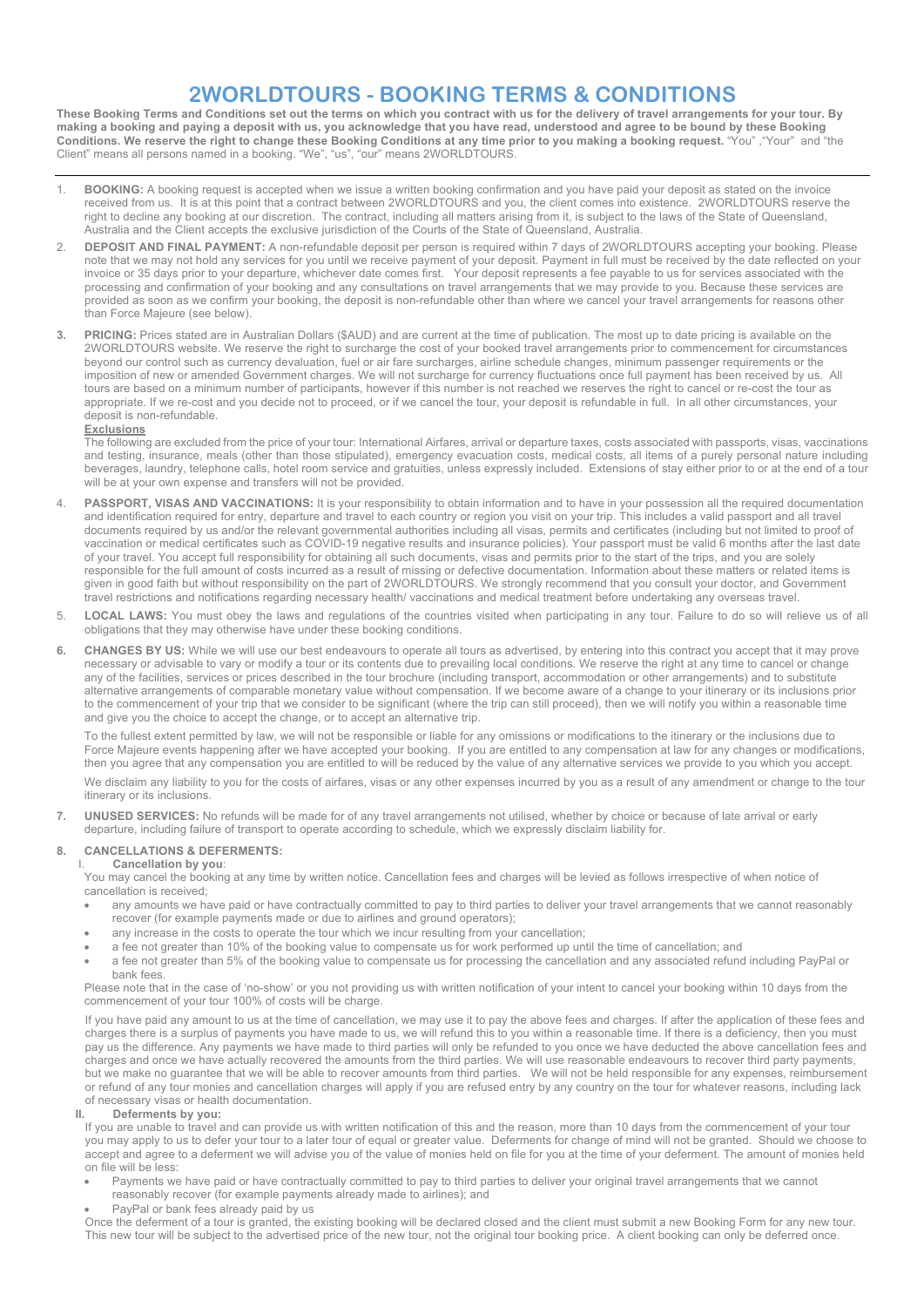#### **III. Cancellation by Us**

**Minimum Numbers:** We will operate each of the scheduled tours advertised in our brochures once the minimum number of advertised paying Clients per tour is attained. We reserve the right to cancel any group tour departure which does not attain the minimum number of paying passengers. We also reserve the right to cancel or reschedule any tour departure in accordance with operating requirements or circumstances beyond its control. Should this occur we will offer you an alternative arrangement.

Force Majeure - Prior to travel: If your travel arrangements cannot proceed due to flood, earthquake, war or civil strife, acts of terrorism, hurricane, cyclone, industrial disturbance, strike, fire, lock out, epidemic, pandemic, failure or delays of scheduled transportation facilities, or other Acts of God, or any law, order, decree, rule or regulation of any government authority, or for any other reason whether of a similar or dissimilar nature beyond our reasonable control (Force Majeure), we may at our election:

- postpone your travel arrangements to a future date, in which case we will issue you with a credit note equal to amounts paid at the time of postponement; or
- cancel your travel arrangements, in which case our contract with you will terminate.

If we cancel your travel arrangements and our contract terminates, neither of us will have any claim for damages against the other. However, we will like refund payments made by you less unrecoverable third-party costs including PayPal and bank fees.

**Force Majeure - During travel:** If we cancel your travel arrangements after your trip has commenced due to Force Majeure, we will provide you with a refund of recoverable third-party costs only. In the event of any cancellation, there will be no claim for damages by either party against the other and we are not responsible for any incidental expenses that you may have incurred as a result of your booking including but not limited to visas, vaccinations, travel insurance excess, non-refundable flights or other pre or post tour travel arrangements made by you.

If we provide you with any alternative services or assistance where travel arrangements are cancelled because of Force Majeure, then you agree the amount to be refunded to you will be reduced by the value of these services and assistance. If we have to cancel your trip for reasons beyond Force Majeure, you will be offered (at your election) a full refund of all funds paid over to us, or the offer of a trip of substantially equal quality if appropriate.

We disclaim any liability to you for the costs of airfares, visas or any other expenses incurred by you as a result of postponement or cancellation of your travel arrangements by us whether due to Force Majeure or otherwise.

#### **9. ILLNESS PREVENTING YOU TO COMMENCE OR CONTINUE YOUR TOUR:** If due to any illness, suspected illness or failure to satisfy any required tests (such as a temperature test):

- an airline or other common carrier refuses you carriage;
- a hotel or vessel refuses to accommodate you; or
	- We and or our suppliers (acting reasonably) exclude you from the trip, and you are consequently prevented from commencing or continuing your trip, then:
		- if you have already commenced your trip, we will provide you with reasonable assistance to arrange alternative travel arrangements or to continue the trip. This will be at your cost.
		- if you have not commenced your trip or are in transit to your tour departure point, then we regret we will not be in a position to provide such assistance.

You acknowledge that if you are prevented from commencing or continuing your trip in these circumstances:

- We will not be liable to refund the cost of your trip (or any part of it) because we would have already paid (or committed to pay) suppliers and we would have already performed significant work preparing for the delivery of your trip and servicing your booking; and
- We disclaim any liability to you for the costs of airfares, visas or any other expenses incurred by you as a result of you being prevented from commencing or continuing your trip in these circumstances.
- We will not be responsible for any additional cost incurred to you while on tour if you are instructed by a government or public health authority to enter into a period of quarantine or to return home early, this includes any extra accommodation costs or amendments to your onward travel arrangements. We will endeavour to recover as much of your funds as we can on your behalf, or negotiate a credit for future use, should a disruption to your tour arrangements occur due to a government or public health authority directive
- 10. **TRAVEL INSURANCE:** Personal Travel Insurance is not included in the tour price. Travel Insurance is compulsory on all 2WORLDTOURS tours and is a condition of booking. It is strongly recommended that you take out comprehensive travel insurance to cover cancellation, all medical costs including COVID-19 coverage, luggage and additional expenses at time of booking which will cover cancellation penalties in certain circumstances (note: such insurance will not cover a change of mind or if governments close international borders or your country of residence places a 'DO NOT TRAVEL' status on your destination, therefore preventing travel to be undertaken at late notice. These exclusions have always been in place pre-COVID-19 and are not new exclusions.

We strongly suggest that insurance be purchased at the time your deposit is paid, as cancellation terms will be strictly enforced from that time. Your insurance policy details must be provided to us prior to the departure and failure to do so will mean exclusion from the tour. Under these circumstances cancellation charges will apply.

11. **FITNESS AND PARTICIPATION:** All Clients are expected to satisfy themselves prior to booking that they are fit and able to complete the itinerary of their chosen tour as described in our brochures. We do not put specific age limits on tours, but we have a duty of care to all tour participants and the tour guides, so we do impose a firm policy on the level of fitness required by all our clients to attempt to ensure your safety and the safety of other travellers on our tours. Our travel is for independently minded travellers with good levels of mobility.

### **2WORLDTOURS travellers are required to at least:**

- Be able to walk for a minimum of 1 hour on uneven surfaces without the use of any walking aid, on any given day
- Walk up multiple flights of stairs and short, steep hills
- Stand for a minimum of 20 minutes without needing to sit down, often in hot/humid climates
- Carry their own luggage
- Get on and off various modes of transport without assistance, including small boats
- **In some regions travellers should also expect:**
- Long days of travelling, at times on dirt and gravel roads in Laos and Vietnam; and
- Limited medical facilities in remote areas

Passengers must inform us prior to travel of any medical conditions which may affect the ability to participate in the tour. At our discretion we, including any third party service provider, can exclude you from a tour or in any activity if we consider that you are unable to safely participate in that tour or activity or if we consider your participation may place the safety of other guests at risk. We reserve the right to cancel your booking if any changed or nondisclosed medical conditions mean that you will require special assistance from our personnel which we cannot reasonably provide.

You agree to accept the authority and decisions of 2WORLDTOURS employees, tour leaders, and agents while on tour. If in the opinion of such persons that the health or conduct of a Client before or after departure appears likely to affect the smooth operation of the tour or adversely affect the enjoyment, harmony, or health and safety of other passengers, we reserve the right to withdraw tour membership from you and shall not be required to show reason. Under these circumstances the Client may be excluded from all or part of the tour without refund and shall have no right to claim any damages of whatsoever nature against 2WORLDTOURS. We strongly suggest that your travel insurance policy includes comprehensive cancellation coverage. We will not be liable for any damage, injury, death or loss of any kind arising from your failure to fully disclose relevant medical information or resulting from any pre-existing medical condition. Should you show any signs of illness before or after departure you agree to isolate until you are medically cleared to join the group. Costs for medical testing including COVID-19 testing, or medical service costs including transfer for testing and isolation costs will be at your expense.

2WORLDTOURS destinations, in general, are not geared to cater for the disabled traveller at this time. Any traveller who requires any special consideration and assistance must have a full-time carer/companion. We must be advised in writing at the time of deposit of any disabilities of prospective travellers. It is the responsibility of you to advise us in writing of any pre-existing medical condition and/or disability that might reasonably be expected to increase the risk of you requiring medical attention, or that might affect the normal conduct of a tour and the enjoyment of other trip members. Failure to make such